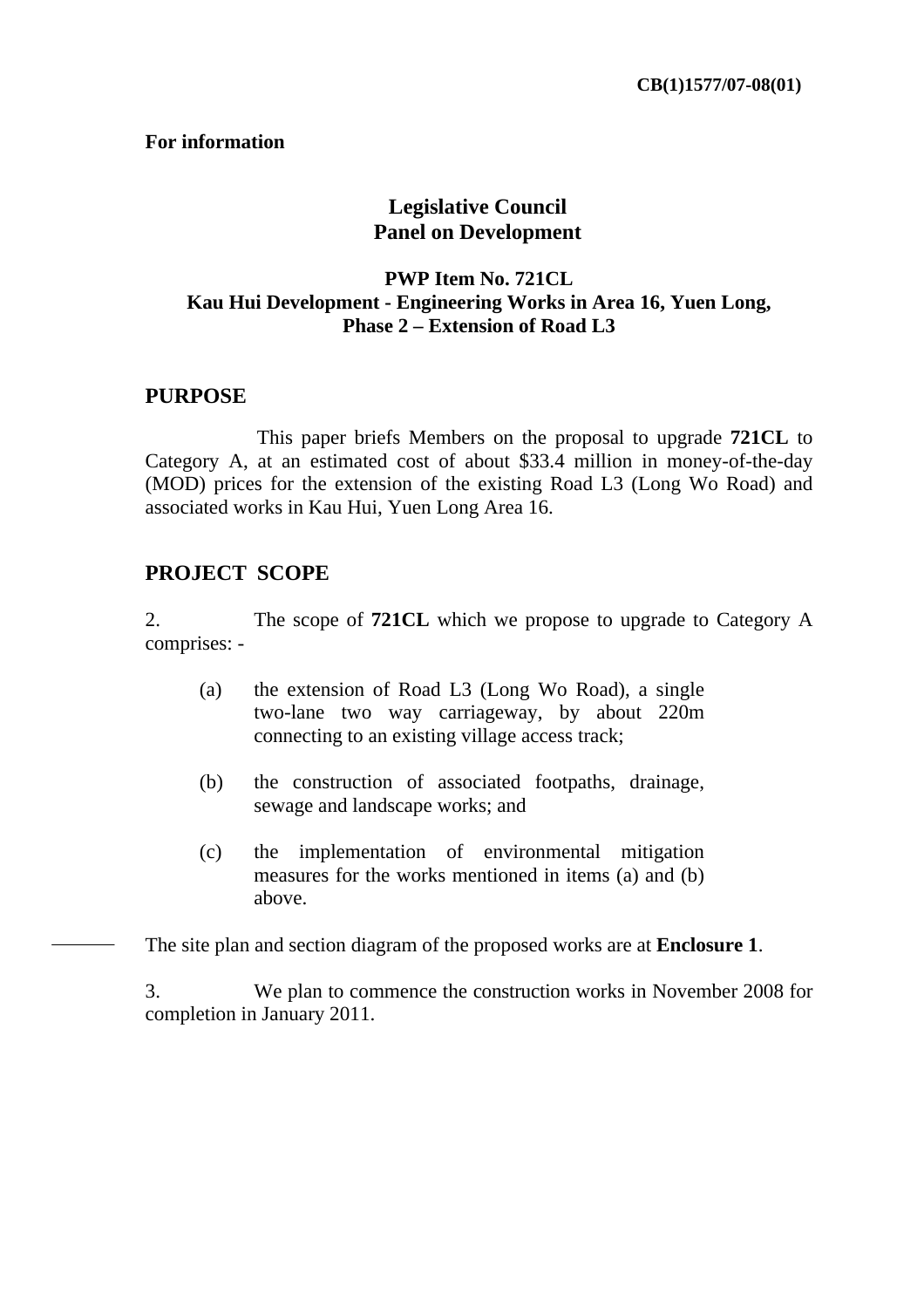## **JUSTIFICATION**

4. We need to complete the planned road networks in Kau Hui to serve existing and future developments there. The existing village access track which serves as the only vehicular access to Wong Uk Tsuen will have to be closed to vehicular traffic due to a planned residential development to the south. Upon completion, Road L3 will provide direct vehicular access to Wong Uk Tsuen.

5. In addition, the area in which the proposed Road L3 extension is situated is a low-lying flood plain susceptible to flooding during severe rainstorms. Provision of drainage facilities associated with the proposed road project will reduce the flood hazard of the area.

## **FINANCIAL IMPLICATIONS**

6. We estimate the cost of the project to be \$33.4 million in MOD prices, made up as follows -

|     |                                                                                  | \$ million                                   |
|-----|----------------------------------------------------------------------------------|----------------------------------------------|
| (a) | Road works                                                                       | 14.7                                         |
| (b) | Drainage and sewerage works                                                      | 8.5                                          |
| (c) | Landscaping works                                                                | 1.3                                          |
| (d) | Environmental mitigation measures and<br>monitoring                              | 0.5                                          |
| (e) | Consultants' fees<br>construction stage<br>(i)<br>(ii) resident site staff costs | 2.9                                          |
| (f) | Contingencies<br>Sub-total                                                       | 2.8<br>(in September<br>30.7<br>2007 prices) |
| (g) | Provision for price adjustment                                                   | 2.7                                          |
|     | Total                                                                            | 33.4 (in MOD prices)                         |

## **PUBLIC CONSULTATION**

7. We consulted the Shap Pat Heung Rural Committee on 7 April 2006 and the Town Planning and Development Committee of Yuen Long District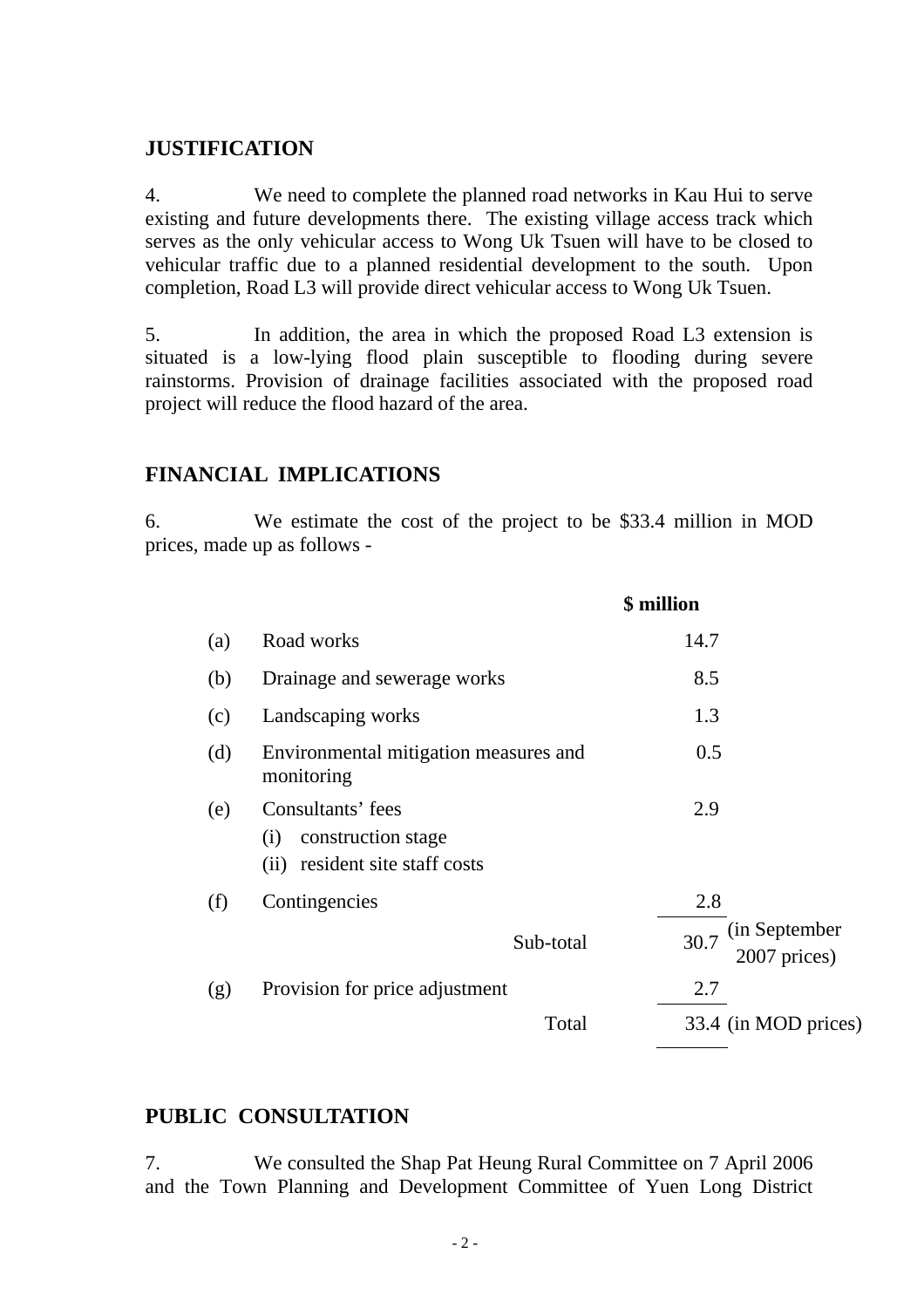Council on 24 May 2006 respectively. Both Committees supported the proposed works.

8. On 27 October 2006, the proposed road works and sewerage works of 721CL were gazetted under the Roads (Works, Use and Compensation) Ordinance (RO) and under the RO as applied by the Water Pollution Control (Sewerage) Regulation respectively. No objection from the public was received during the gazettal period. The proposed road and sewerage works were authorised under the RO on 13 February 2007.

9. On the draft Yuen Long Outline Zoning Plan No. S/YL/17 gazetted on 23 November 2007, the proposed extension to Road L3 was shown on the plan to reflect the authorisation of the works for public information. During the gazettal period, Town Planning Board received a representation objecting to the proposed road extension from the villagers of Tai Wai Tsuen on the grounds of adverse impacts on local traffic, pedestrian safety and the environment. As the authorised Road Scheme should be deemed to be approved under the Town Planning Ordinance, the representation was ruled invalid under the Town Planning Ordinance.

10. With regard to the villagers' concerns, the proposed road alignment has already been planned as far away from the villages as possible to minimize any environmental nuisance. We completed the Environmental Impact Assessment (EIA) for Yuen Long Kau Hui development in November 1992. We completed a further review of the EIA for the proposed extension of Road L3 in January 2008. It is concluded that the proposed works would not have any long term adverse environmental impact. Also, two pedestrian crossings and railings would be provided along the road to enhance pedestrian safety.

# **ENVIRONMENTAL IMPLICATIONS**

11. We will incorporate into the works contract mitigation measures recommended in the EIA report to control pollution arising from the construction works to within established standards and guidelines. These measures include the use of quiet plant (silenced equipment), frequent watering of the site and provision of wheel-washing facilities to reduce emission of fugitive dust and other procedures as recommended in Environmental Protection Department's Recommended Pollution Control Clauses. We have included \$0.5 million in the project estimate for implementing the environmental mitigation measures.

12. We have considered the level and layout of the proposed works and construction sequence in the planning and design stages to reduce the generation of construction waste where possible. In addition, we will require the contractor to reuse inert construction waste (e.g. excavated soil) on site or in other suitable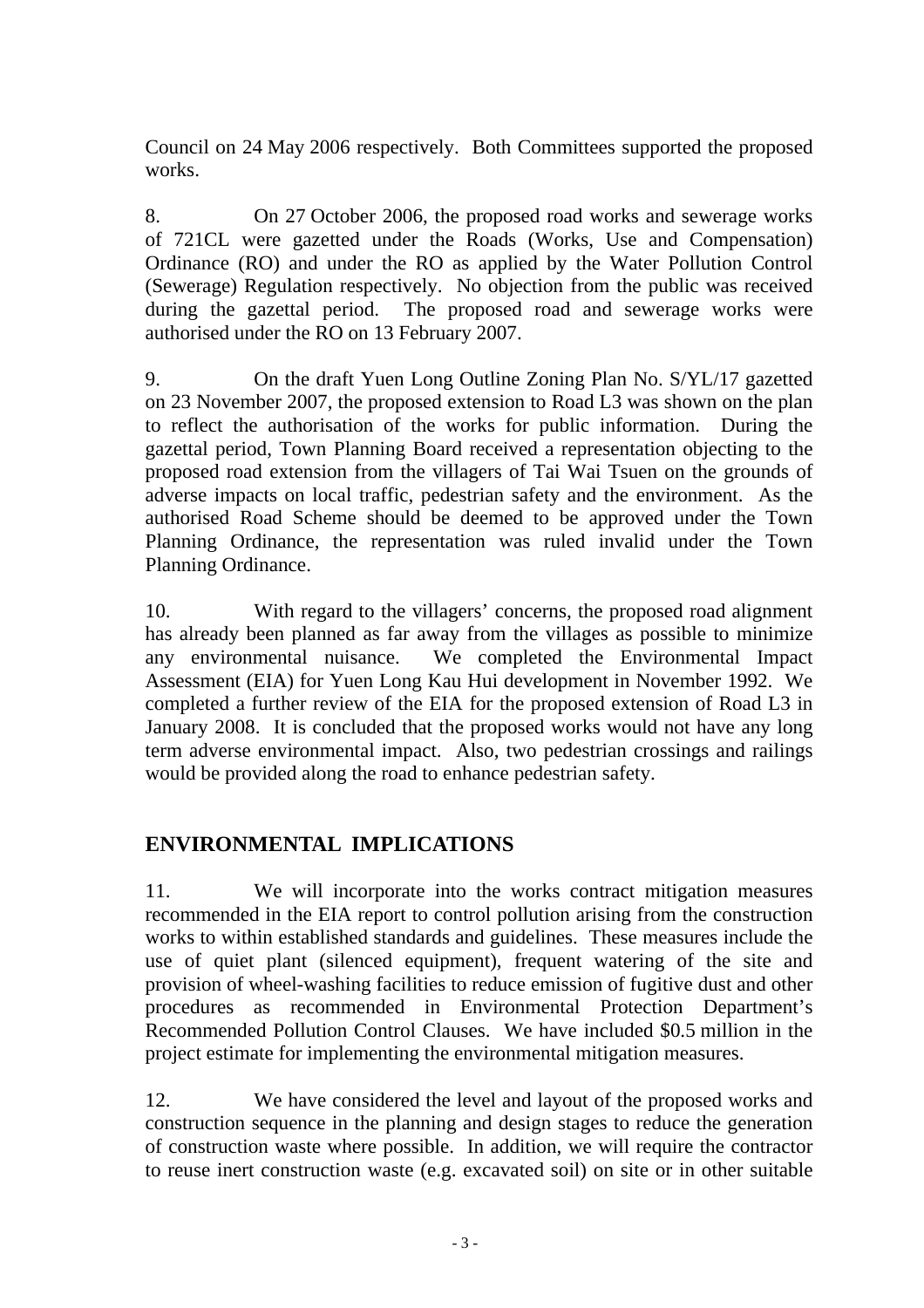construction sites as far as possible, in order to minimise the disposal of inert construction waste to public fill reception facilities<sup>1</sup>. We will encourage the contractor to maximise the use of recycled or recyclable inert construction waste, as well as the use of non-timber formwork to further minimise the generation of construction waste.

13. We will also require the contractor to submit for approval a plan setting out the waste management measures, which will include appropriate mitigation means to avoid, reduce, reuse and recycle inert construction waste. We will ensure that the day-to-day operations on site comply with the approved plan. We will require the contractor to separate the inert portion from non-inert construction waste on site for disposal at appropriate facilities. We will control the disposal of inert construction waste and non-inert construction waste to public fill reception facilities and landfills respectively through a trip ticket system.

14. We estimate that the project will generate in total about 8,600 tonnes of construction waste. Of these, we will reuse about 7,000 tonnes (81%) of inert construction waste on site and deliver 1,200 tonnes (14%) of inert construction waste to public fill reception facilities for subsequent reuse. In addition, we will dispose of 400 tonnes (5%) of non-inert construction waste at landfills. The total cost for accommodating construction waste at public fill reception facilities and landfill sites is estimated to be \$82,400 for this project (based on a unit cost of \$27/tonne for disposal at public fill reception facilities and  $$125/tonne<sup>2</sup>$  at landfills).

# **HERITAGE IMPLICATIONS**

15. The project will not affect any heritage site, i.e. all declared monuments, proposed monuments, graded historic sites/buildings, sites of archaeological interest and Government historic sites identified by the Antiquities and Monuments Office.

# **LAND ACQUISITION**

16. The proposed works do not require any land acquisition.

<sup>&</sup>lt;sup>1</sup> Public fill reception facilities are specified in Schedule 4 of the Waste Disposal (Charges for Disposal of Construction Waste) Regulation. Disposal of inert construction waste in public fill reception facilities requires a licence issued by the Director of Civil Engineering and Development.

<sup>2</sup> This estimate has taken into account the cost for developing, operating and restoring the landfills after they are filled and the aftercare required. It does not include the land opportunity cost for existing landfill sites (which is estimated at  $$90/m^3$ ), nor the cost to provide new landfills (which is likely to be more expensive) when the existing ones are filled.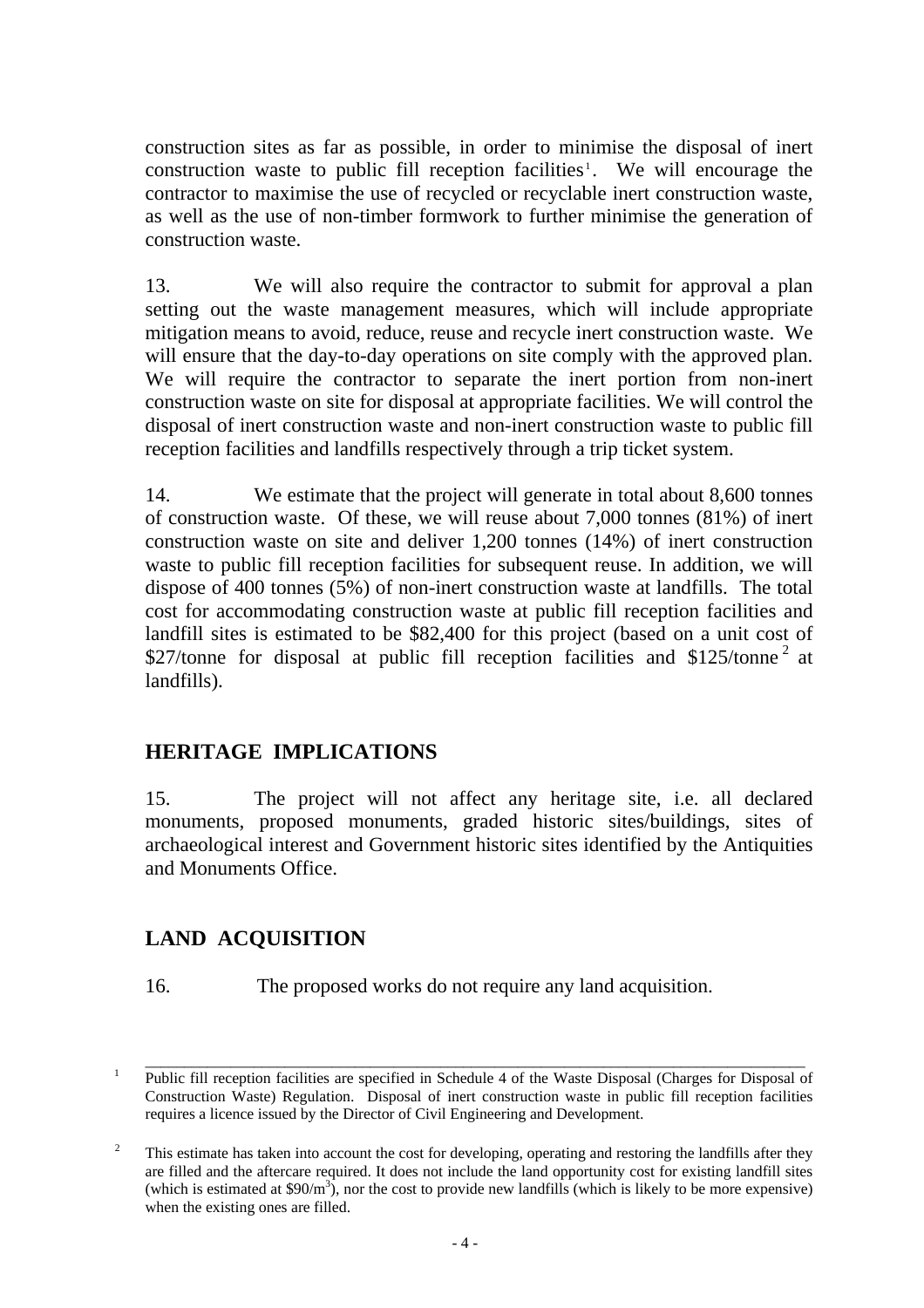## **BACKGROUND**

17. We upgraded **278CL** "Kau Hui development – engineering works in Area 16, Yuen Long", the parent item of **721CL**, to Category B in February 1995. On 12 November 1999, the Finance Committee approved the part upgrading of **278CL to** Category A as **659CL** "Kau Hui development – engineering works in Area 16, Yuen Long, phase 1". The works under **659CL** were completed in December 2004. In November 2005, we upgraded the part of **278CL** for the extension of Road L3 as a new item of **721CL** in Category B.

18. There are 66 trees within the project boundary. The proposed extension of Road L3 will involve the removal of 26 trees including 16 trees to be felled and 10 trees to be replanted within the project site. All trees to be removed are not important trees<sup>3</sup>. We will incorporate planting proposals as part of the project, including an estimate of 36 trees,  $8,000$  shrubs and  $1,000$  m<sup>2</sup> of grassed area.

19. We estimate that the proposed works will create about 38 jobs (30 for labourers and another 8 for professional/technical staff) providing a total employment of 740 man-months.

# **WAY FORWARD**

20. We plan to seek the Public Works Sub-Committee's endorsement for upgrading of the proposed works to Category A (at an estimated cost of about \$33.4 million in money-of-the-day price) in June 2008.

# **ATTACHMENT**

Enclosure 1 - Plan No. NTN 2241

\_\_\_\_\_\_\_\_\_\_\_\_\_\_\_\_\_\_\_\_\_\_\_\_\_\_\_\_\_\_\_\_\_\_\_\_\_\_\_\_\_\_\_\_\_\_\_\_\_\_\_\_\_\_\_\_\_\_\_\_\_\_\_\_\_\_\_\_\_\_\_\_\_\_\_\_\_\_\_\_\_\_\_\_\_

(a) trees of 100 years old or above;

(c) trees of precious or rare species;

<sup>3</sup> An "important tree" refers to trees in the Register of Old and Valuable Trees, or any other trees that meet one or more of the following criteria :-

<sup>(</sup>b) trees of cultural, historical or memorable significance e.g. Fung Shui tree, tree as landmark of monastery or heritage monument, and trees in memory of an important person or event;

<sup>(</sup>d) trees of outstanding form (taking account of overall tree sizes, shape and any special features) e.g. trees with curtain like aerial roots, trees growing in unusual habitat; or

<sup>(</sup>e) trees with trunk diameter equal or exceeding 1.0 metre (measured at 1.3 metre above ground level), or with height/canopy spread equal or exceeding 25 m.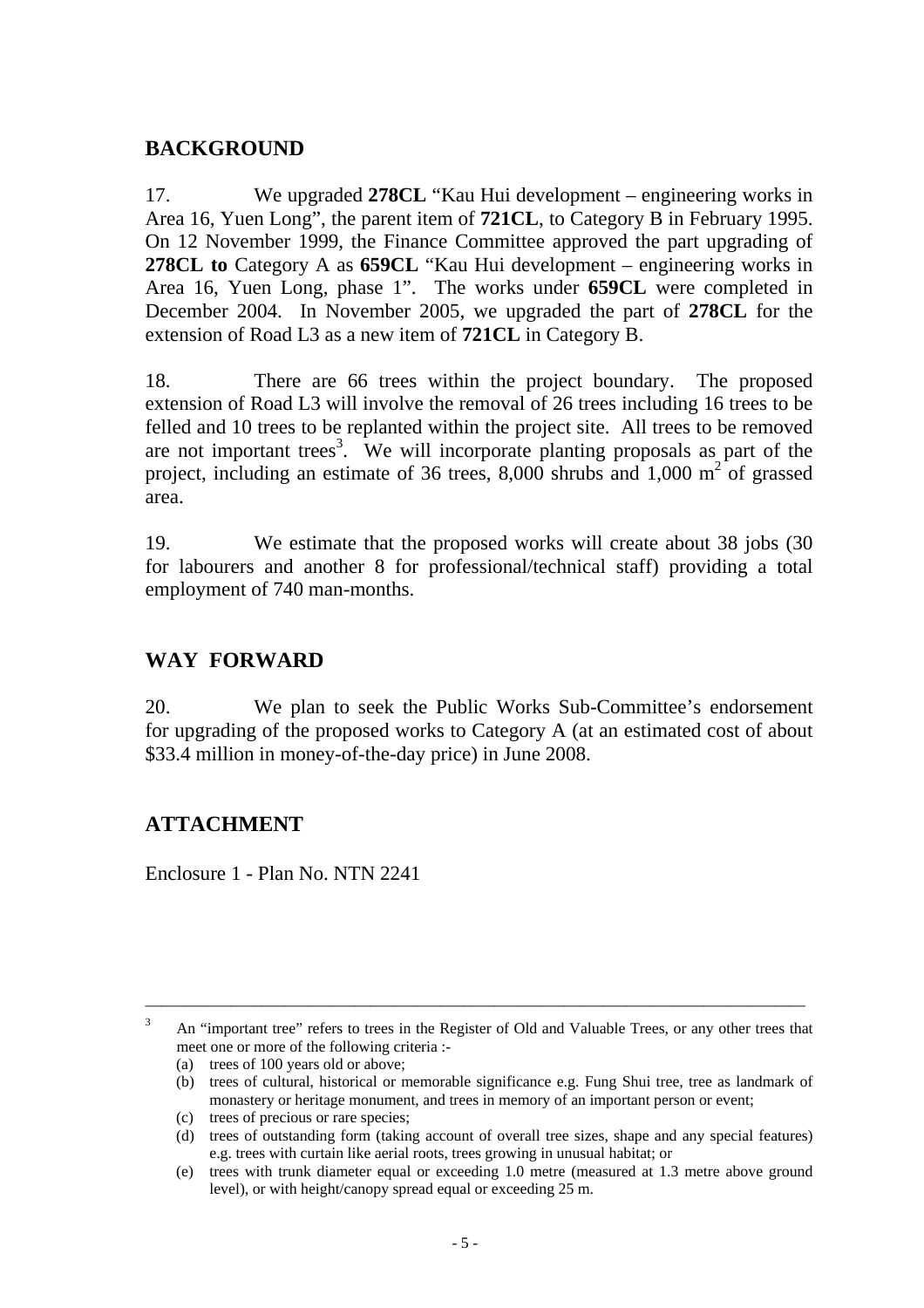**Development Bureau Civil Engineering and Development Department May 2008**